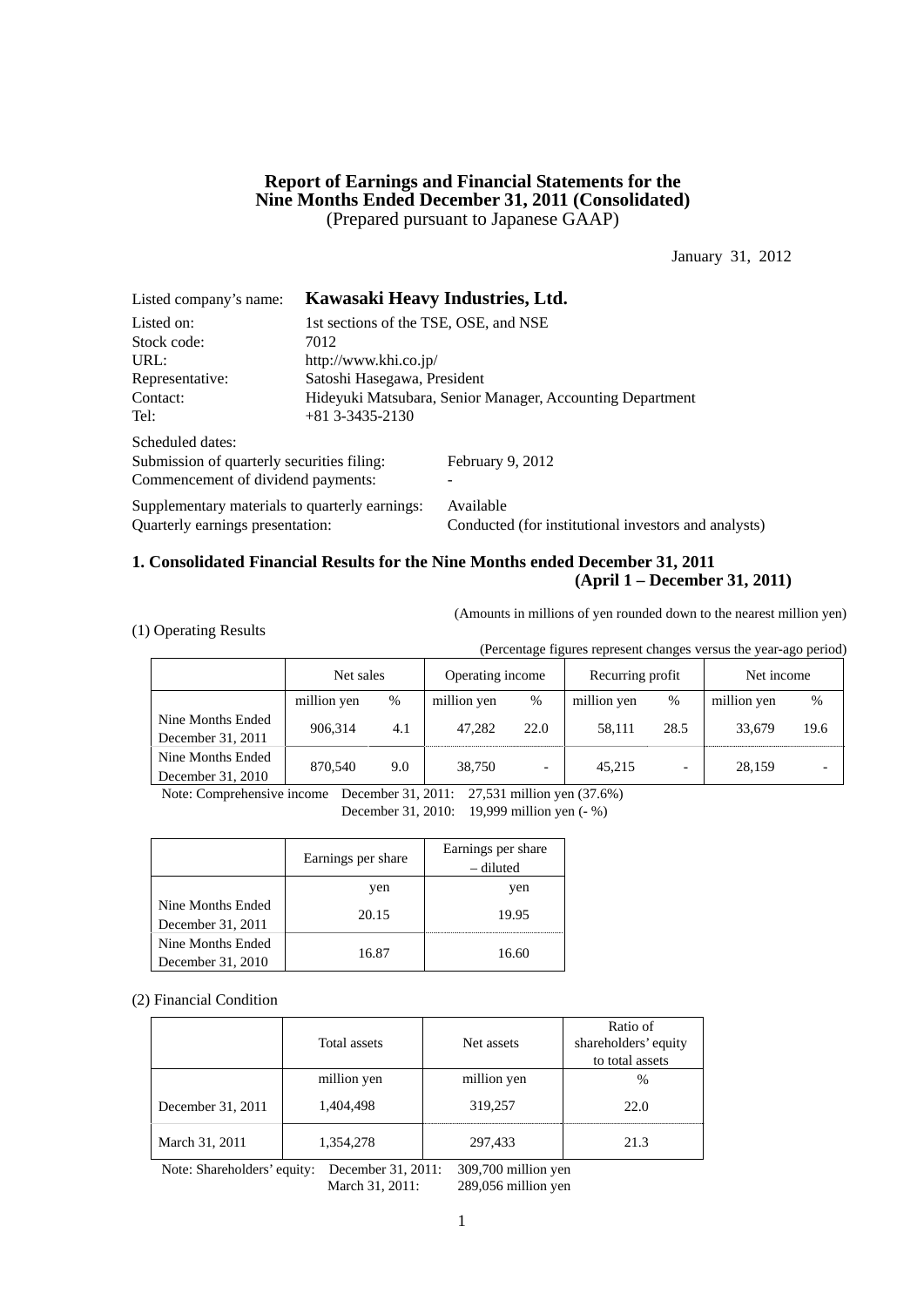### **2. Dividends**

|                                          |                          | Dividend per share |              |                  |           |  |  |  |
|------------------------------------------|--------------------------|--------------------|--------------|------------------|-----------|--|--|--|
|                                          | End of first             | End of second      | End of third | End of financial |           |  |  |  |
| Record date or term                      | quarter                  | quarter            | quarter      | vear             | Full year |  |  |  |
|                                          | yen                      | yen                | yen          | yen              | yen       |  |  |  |
| Year ended<br>March 31, 2011             | $\overline{\phantom{0}}$ | 0.00               | ۰            | 3.00             | 3.00      |  |  |  |
| Year ending<br>March 31, 2012            | $\overline{\phantom{0}}$ | 0.00               |              |                  |           |  |  |  |
| Year ending March<br>31, 2012 (forecast) |                          |                    |              | 4.00             | 4.00      |  |  |  |

Note: Revisions to the most recently announced dividend forecast: None

### **3. Forecast of Consolidated Earnings for the Year Ending March 31, 2012 (April 1, 2011 – March 31, 2012)**

(Percentage figures represent changes versus the year-ago period)

|           | Net sales   |     | Operating income |      | Net income<br>Recurring profit |      |             | Earnings per<br>share |       |
|-----------|-------------|-----|------------------|------|--------------------------------|------|-------------|-----------------------|-------|
|           | million yen | %   | million yen      | $\%$ | million yen                    | $\%$ | million yen | %                     | yen   |
| Full year | .330,000    | 8.3 | 50,000           | 17.2 | 52,000                         | 5.8  | 26,000      | 0.1                   | 15.55 |

Note: Revision to the most recently announced earnings forecast: Yes

## **4. Other Information**

- 1) Changes affecting the status of material subsidiaries (scope of consolidation): None
	- \*This refers to additions and removals of material subsidiaries to and from the consolidated group during the period. For further details, see "Changes affecting the status of material subsidiaries (scope of consolidation)" on page 8 in the Accompanying Materials.
- 2) Accounting procedures specific to preparation of quarterly consolidated financial statements: Yes \*For further details, see "Accounting procedures specific to preparation of quarterly consolidated financial statements" on page 8 in the Accompanying Materials.

3) Changes in accounting policies, changes in accounting estimates, and correction of errors

- (1) Changes in accounting policies in accord with revisions to accounting standards: None
- (2) Changes in accounting policies other than (1): None
- (3) Changes in accounting estimates: None
- (4) Correction of errors: None

\*For further details, see "Changes in accounting policies, changes in accounting estimates, and correction of errors" on page 8 in the Accompanying Materials.

4) Number of shares issued and outstanding (common stock)

(1) Number of shares issued as of period-end (including treasury stock)

| December 31, 2011: | 1,671,892,659 shares |
|--------------------|----------------------|
| March 31, 2011:    | 1,670,646,460 shares |

- (2) Number of shares held in treasury as of period-end December 31, 2011: 74,937 shares March 31, 2011: 100,288 shares
- (3) Average number of shares during respective periods Nine months ended December 31, 2011: 1,671,347,871 shares Nine months ended December 31, 2010: 1,668,992,016 shares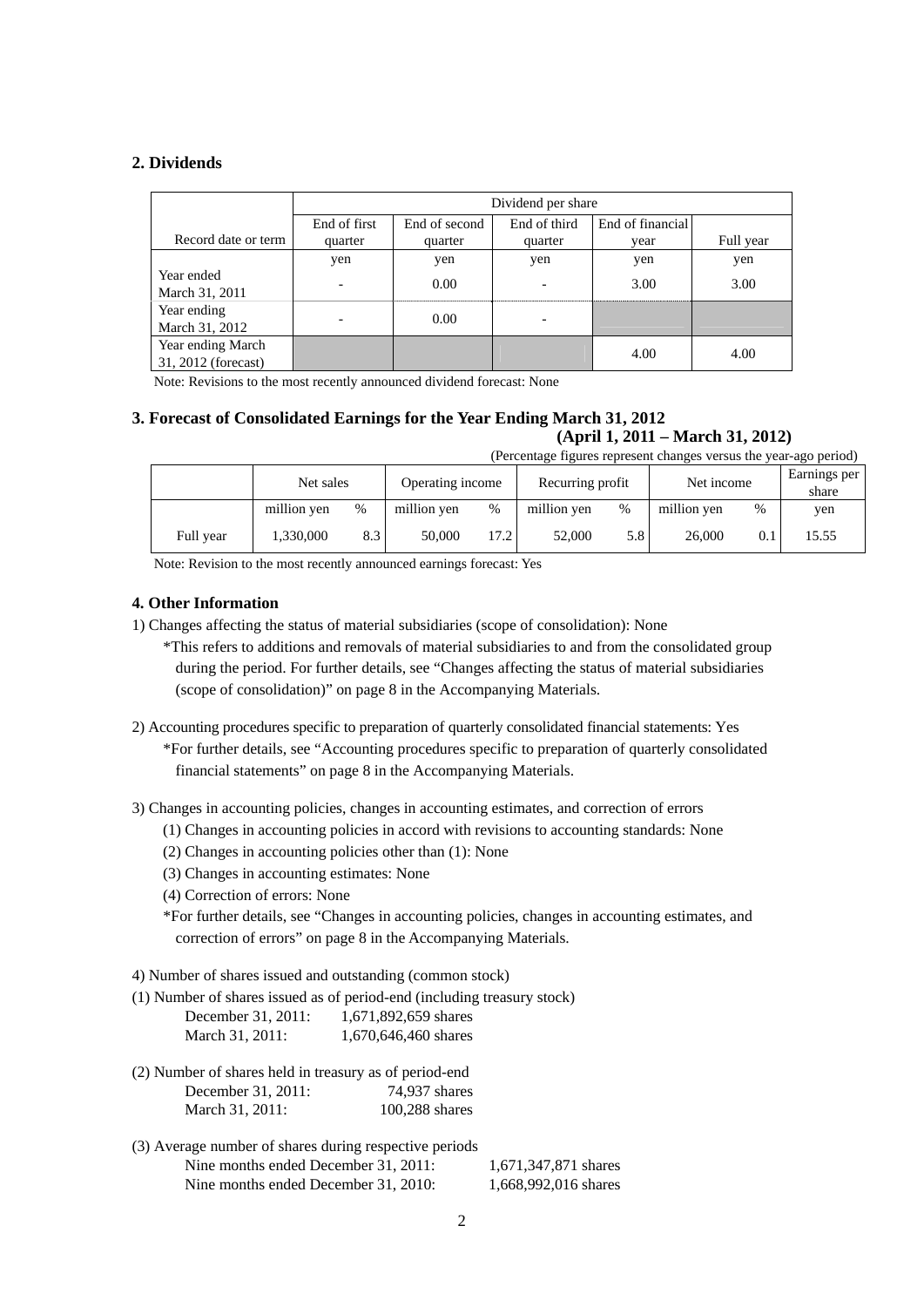#### **\*Quarterly review status**

This report is exempt from the quarterly review of accounts conducted in accord with Japan's Financial Instruments and Exchange Act. As of this report's publication, the quarterly review of the quarterly financial results had not been completed.

#### **\*Appropriate Use of Financial Forecasts and Other Important Matters**

#### *Forward-Looking Statements*

These materials contain various forward-looking statements and other forecasts regarding performance and other matters. Such statements are based on information available at the time of preparation. Actual results may differ from those expressed or implied by forward-looking statements due to a range of factors. For assumptions underlying earnings forecasts and other information regarding the use of such forecasts, refer to "Consolidated earnings outlook" on page 7 in the Accompanying Materials.

### *How to Obtain Supplementary Briefing Material on Quarterly Financial Results and Details of the Quarterly Financial Results Briefing*

The Company plans to conduct a briefing for institutional investors and analysts by conference call on Tuesday January 31, 2012, and to post the briefing material on quarterly financial results to be used for the briefing on TDnet and the Company's website simultaneously with the announcement of financial results.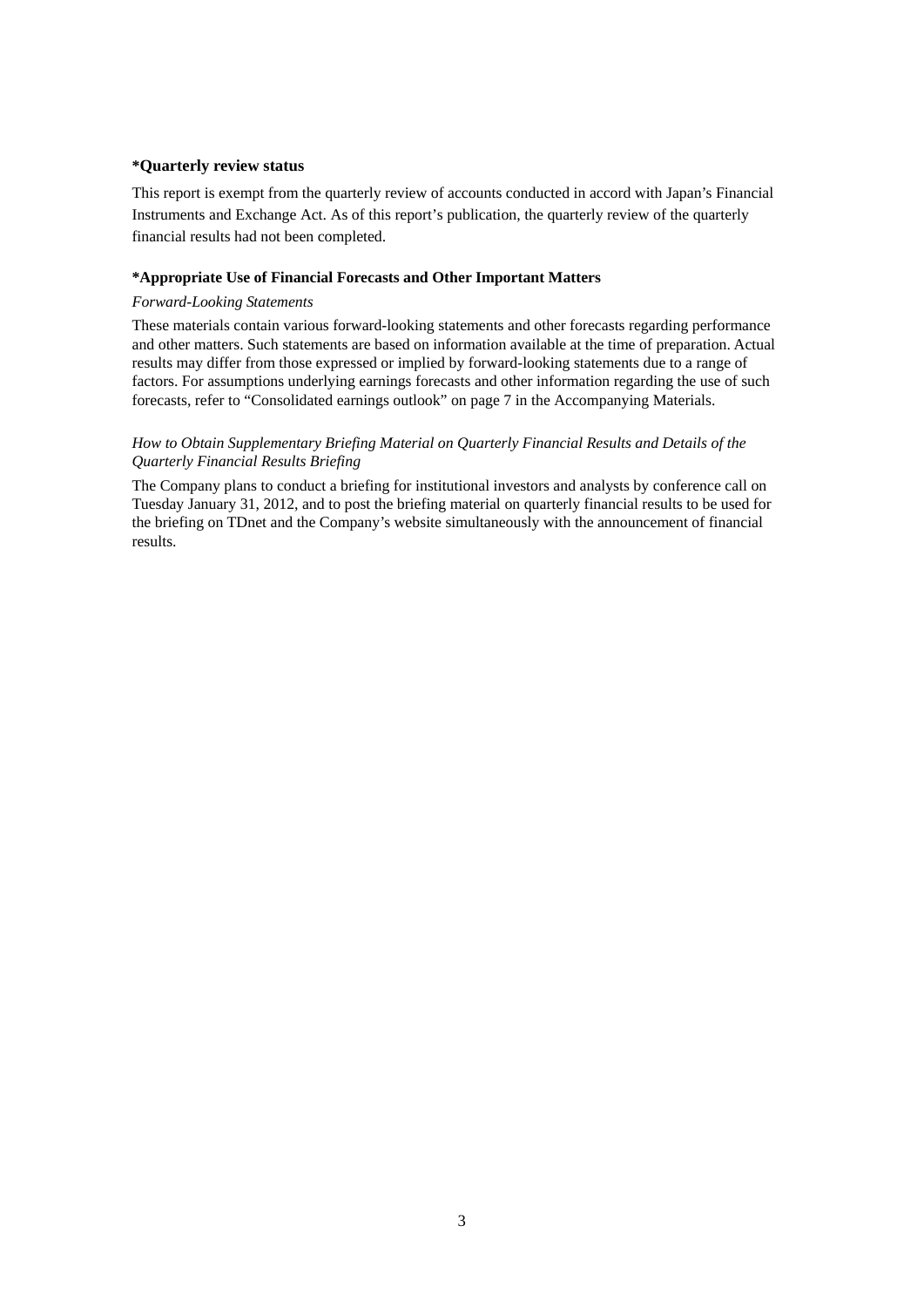# **Accompanying Materials – Contents**

| 1. Qualitative Information and Financial Statements                                              | 5  |
|--------------------------------------------------------------------------------------------------|----|
| (1) Consolidated operating results                                                               | 5  |
| (2) Consolidated financial position                                                              | 7  |
| (3) Consolidated earnings outlook                                                                | 7  |
| 2. Summary Information (Others)                                                                  | 8  |
| (1) Changes affecting the status of material subsidiaries (scope of consolidation)               | 8  |
| (2) Accounting procedures specific to preparation of quarterly consolidated financial statements | 8  |
| (3) Changes in accounting policies, changes in accounting estimates, and correction of errors    | 8  |
| 3. Consolidated Financial Statements                                                             | 9  |
| (1) Consolidated balance sheets                                                                  | 9  |
| (2) Consolidated statements of income and comprehensive income                                   | 11 |
| (Consolidated statements of income for the nine months ended December 31, 2011)                  | 11 |
| (Consolidated statements of comprehensive income for the nine months ended December 31, 2011)    | 11 |
| (3) Notes on the going-concern assumption                                                        | 12 |
| (4) Segment information and others                                                               | 12 |
| (5) Notes on significant changes in the amount of shareholders' equity                           | 13 |
| 4. Supplementary Information                                                                     | 13 |
| (1) Condensed consolidated cash flow statements                                                  | 13 |
| (2) Orders and sales                                                                             | 13 |
| (3) Net sales by geographic area                                                                 | 14 |
| (4) Supplementary information on earnings forecasts for the fiscal year ending March 31, 2012    | 15 |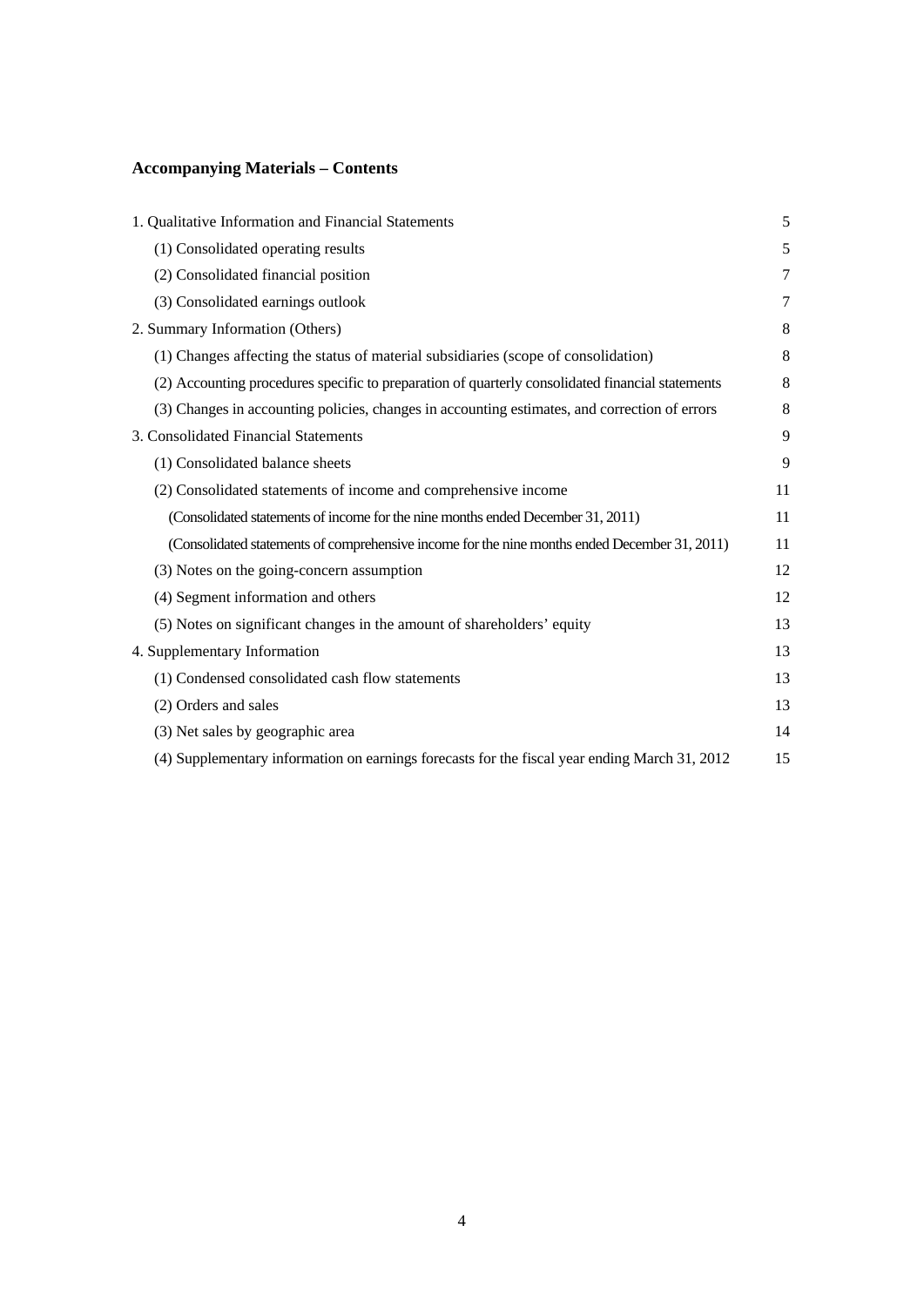### **1. Qualitative Information and Financial Statements**

### **(1) Consolidated operating results**

In the nine months ended December 31, 2011 (first three quarters of the fiscal year ending March 31, 2012), the Japanese economy, severely affected by the Great East Japan Earthquake of March 11, 2011, showed signs of recovery. However, the business environment surrounding the KHI Group remained challenging, hurt by factors such as a historically high yen and the effects of flooding in Thailand. The economic outlook for Japan also remained uncertain, given the impact on production activities of electricity supply constrains and concern over a slowdown in the world economy.

The global economy is in danger of further downturn because of a delay in the improvement of the employment situation in the U.S. and fears of financial system instability caused by European debt crisis, despite a steady demand for infrastructure in China and other emerging countries.

Under such a business environment, both sales and profits of the Group for the third quarter under review as a whole increased form the corresponding period of the previous fiscal year, despite year-on-year decreases in sales or profits in some businesses. Overall orders received decreased. This was because order increases in the Gas Turbine & Machinery and Precision Machinery segments failed to offset a decrease in orders in the Rolling Stock, Ship & Offshore Structure, and Plant & Infrastructure segments. Sales generally rose as higher revenue in the Precision Machinery, Plant & Infrastructure and Aerospace segments offset lower revenue in the Gas Turbine & Machinery, Ship & Offshore Structure and Motorcycle & Engine segments. Overall profits increased thanks to higher profits in the Precision Machinery, Plant & Infrastructure and Aerospace segments, despite decreases in profits and deterioration in other segments whose sales dropped.

As a result, in the third quarter of the current fiscal year, orders received fell ¥91.9 billion from a year earlier to ¥782.1 billion on a consolidated basis. Consolidated net sales increased ¥35.7 billion to ¥906.3 billion. Operating income rose ¥8.5 billion to ¥47.2 billion, ordinary income advanced ¥12.8 billion to ¥58.1 billion, and net income increased ¥5.5 billion to ¥33.6 billion.

Consolidated segment information for the first three quarters of the fiscal year is summarized below.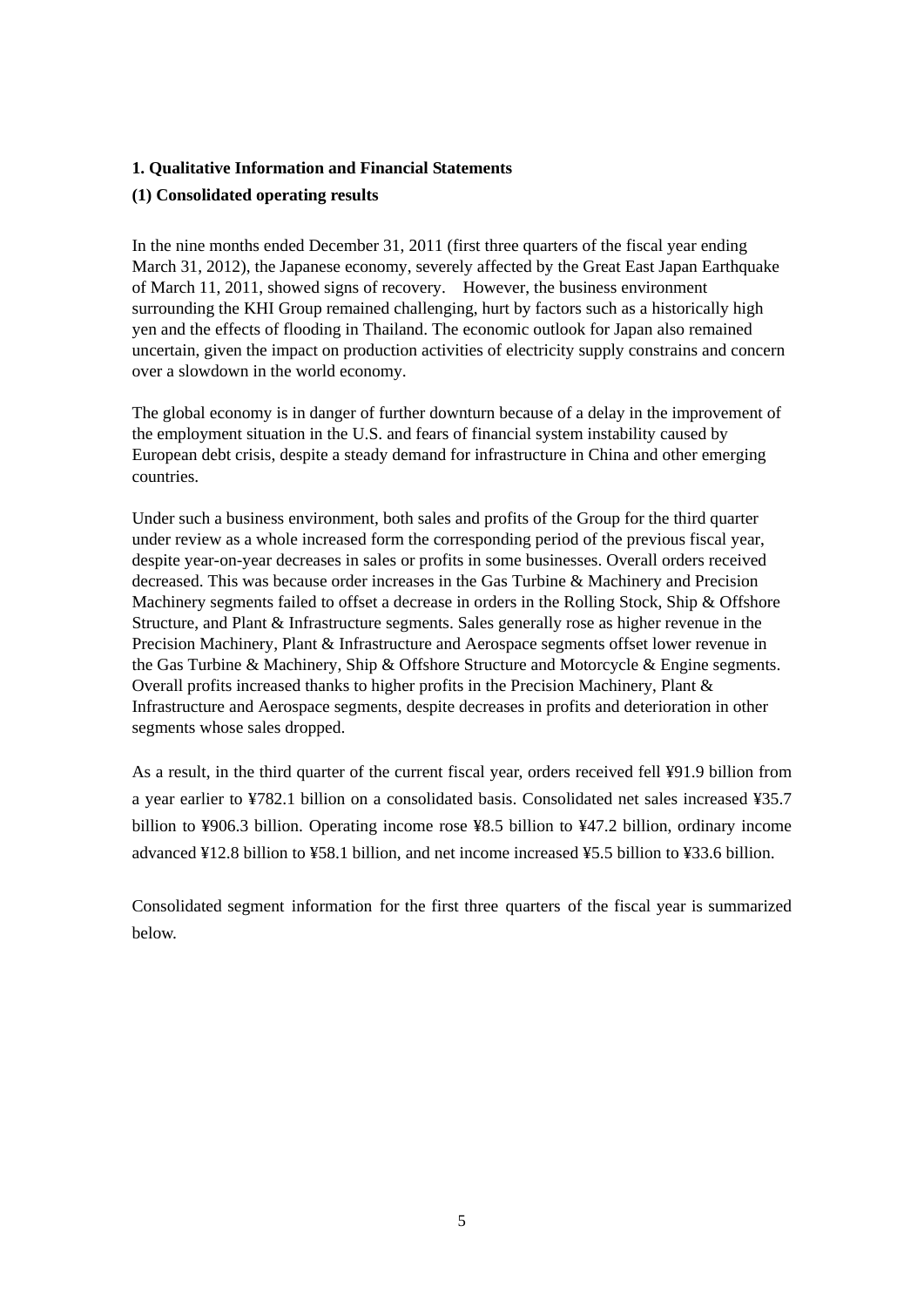#### **Segment Information**

|                            | Nine months ended December 31, |           |            |           |                          | Orders received |  |
|----------------------------|--------------------------------|-----------|------------|-----------|--------------------------|-----------------|--|
|                            | 2011                           |           | 2010       |           | Nine months ended        |                 |  |
|                            |                                |           |            |           | December 31,             |                 |  |
|                            | <b>Net</b>                     | Operating | <b>Net</b> | Operating | 2011                     | 2010            |  |
| Segment                    | sales                          | income    | sales      | income    |                          |                 |  |
| Ship & Offshore Structure  | 93.2                           | 4.9       | 87.1       | 4.1       | 67.2                     | 36.9            |  |
| <b>Rolling Stock</b>       | 95.5                           | 5.9       | 94.6       | 4.9       | 124.1                    | 49.9            |  |
| Aerospace                  | 135.0                          | 2.0       | 138.5      | 5.9       | 123.7                    | 114.1           |  |
| Gas Turbine & Machinery    | 149.6                          | 9.6       | 137.0      | 8.0       | 113.6                    | 123.3           |  |
| Plant & Infrastructure     | 56.4                           | 4.6       | 78.7       | 8.8       | 105.4                    | 84.0            |  |
| Motorcycle & Engine        | 159.2                          | (2.6)     | 154.2      | (4.5)     | 159.2                    | 154.2           |  |
| <b>Precision Machinery</b> | 99.0                           | 14.6      | 129.0      | 20.7      | 106.7                    | 131.1           |  |
| Other                      | 82.2                           | 1.6       | 86.7       | 3.3       | 73.8                     | 88.2            |  |
| Adjustments                |                                | (2.3)     |            | (4.0)     | $\overline{\phantom{a}}$ |                 |  |
| Total                      | 870.5                          | 38.7      | 906.3      | 47.2      | 874.0                    | 782.1           |  |

Segment net sales, operating income, and orders received (billions of yen)

Note: Net sales include only sales to external customers.

#### **Ship & Offshore Structure**

In the nine-month period under review, consolidated orders received decreased ¥30.3 billion year on year to ¥36.9 billion, despite the receipt of orders for eight bulk carriers.

Consolidated net sales were ¥87.1 billion, down ¥6.1 billion from a year ago, when revenues were raised by large ship sales.

Operating income fell ¥0.8 billion to ¥4.1 billion, due primarily to a decline in sales, the strong yen and a hike in the prices of steel materials.

### **Rolling Stock**

Consolidated orders received were ¥49.9 billion, down ¥74.2 billion from the year-earlier period, when the segment received a large order overseas.

Consolidated net sales remained nearly unchanged from a year ago at ¥94.6 billion, reflecting a decrease in domestic railway car sales and an increase in overseas railway car sales.

Operating income fell ¥1.0 billion to ¥4.9 billion due mainly to the yen's appreciation.

### **Aerospace**

Consolidated orders received declined ¥9.5 billion to ¥114.1 billion, owing chiefly to a decrease in orders from Japan's Ministry of Defense.

Consolidated net sales advanced ¥3.5 billion to ¥138.5 billion, due mainly to an increase in sales of Boeing 777 component parts.

Operating income rose ¥3.8 billion to ¥5.9 billion, primarily because of increased sales and reduced costs.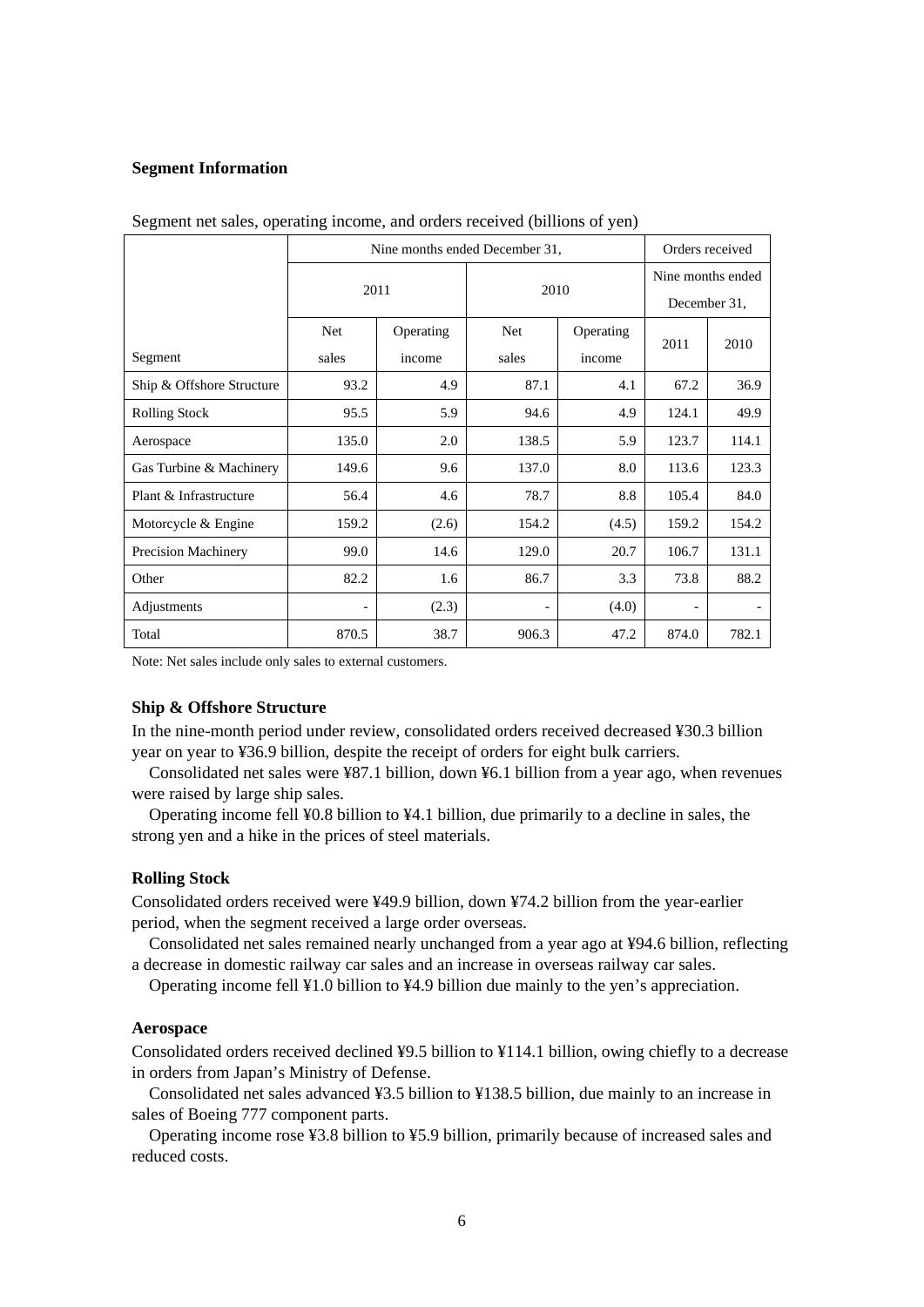### **Gas Turbine & Machinery**

Consolidated orders received increased ¥9.6 billion to ¥123.3 billion, due mainly to the receipt of orders for construction of a gas-engine power plant.

Consolidated net sales decreased ¥12.5 billion to ¥137.0 billion, owing chiefly to decreases in sales of gas compression modules and sales to Japan's Ministry of Defense.

Operating income dropped ¥1.6 billion to ¥8.0 billion, primarily because of a decrease in sales.

### **Plant & Infrastructure**

Consolidated orders received decreased ¥21.3 billion to ¥84.0 billion, due in large part to lower orders received for plants for Japan.

Consolidated net sales increased ¥22.2 billion to ¥78.7 billion, owing mainly to an increase in sales of plants for overseas.

Operating income went up ¥4.1 billion to ¥8.8 billion, chiefly because of an increase in sales.

### **Motorcycle & Engine**

Consolidated net sales decreased ¥4.9 billion to ¥154.2 billion, affected mainly by the strong yen and a fall in sales of motorcycles to developed countries.

Operating loss was ¥4.5 billion, a deterioration of ¥1.9 billion from a year earlier, due chiefly to decreased sales and the strong yen.

### **Precision Machinery**

Consolidated orders received increased ¥24.4 billion to ¥131.1 billion, chiefly because of growth in orders for hydraulic equipment from construction machinery makers.

Consolidated net sales rose ¥30.0 billion to ¥129.0 billion, due mainly to increases in sales of hydraulic equipment to construction machinery makers and sales of painting robots.

Operating income advanced ¥6.0 billion to ¥20.7 billion, primarily because of increased sales.

### **Other Operations**

Consolidated net sales increased ¥4.4 billion to ¥86.7 billion. Operating income rose ¥1.6 billion to ¥3.3 billion.

### **(2) Consolidated financial position**

Consolidated total assets at the end of the nine-month period under review were ¥1,404.4 billion, up ¥50.2 billion from the end of the previous fiscal year, due in large part to an increase in inventories following the progress of construction works on hand. Interest-bearing debt was ¥491.6 billion, up ¥62.5 billion. Despite decreases in trade payables, consolidated liabilities stood at ¥1,085.2 billion as a whole, up ¥28.3 billion. Consolidated net assets were ¥319.2 billion, up ¥21.8 billion, reflecting distribution of dividends and the booking of net income.

#### **(3) Consolidated earnings outlook**

Consolidated net sales for the fiscal year ending March 2012 are expected to be ¥1,330.0 billion, down ¥30.0 billion from the previously announced forecast, due to a decrease in sales at the Motorcycle & Engine segment caused by the floods in Thailand and a decline in sales of hydraulic equipment to emerging countries.

Consolidated operating income and recurring profit are predicted to be ¥50.0 billion and ¥52. 0 billion, respectively, unchanged from the previously announced forecasts, thanks to profitability improvement measures taken by each segment such as reduction in fixed costs and increase in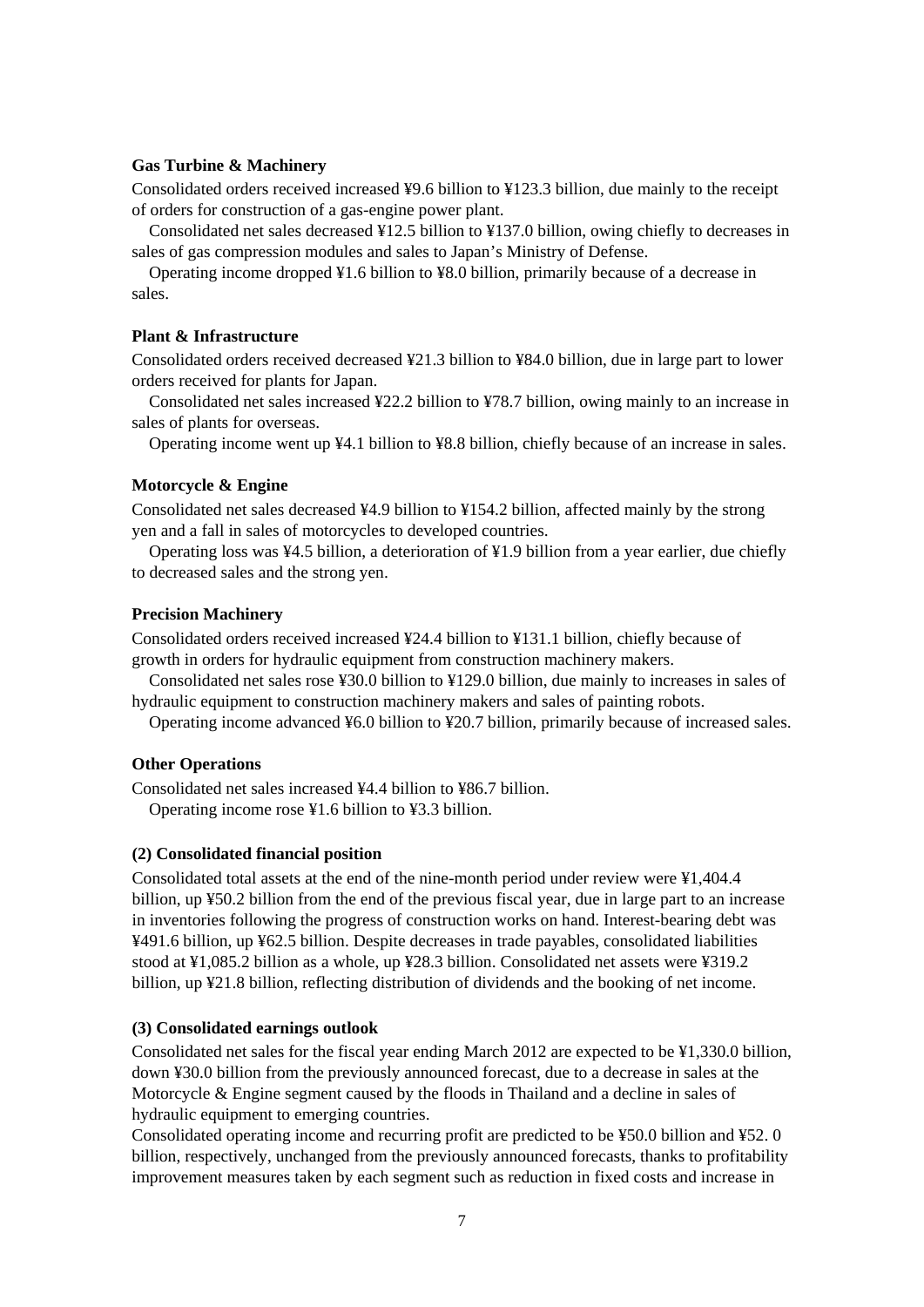productivity, despite the effects of decreased sales and the strong yen. Consolidated net income will be ¥26.0 billion, down ¥6.0 billion from the previous forecast, owing to a partial write-down of deferred tax assets following the promulgation of a law concerning reduction of the corporate tax rate.

The Company's earnings forecasts assume exchange rates of ¥80 to the US dollar and ¥100 to the euro.

## **2. Summary Information (Others)**

## **(1) Changes affecting the status of material subsidiaries (scope of consolidation)**

Not applicable

## **(2) Accounting procedures specific to preparation of quarterly consolidated financial statements**

The Company calculates tax expense by rationally estimating its effective tax rate after application of deferred-tax accounting to pretax net income for the fiscal year, which includes the Third quarter under review, and multiplying quarterly pretax net income by said estimated effective tax rate. If unable to use the estimated effective tax rate, the Company calculates tax expense by multiplying the statutory effective tax rate by quarterly pretax net income adjusted to reflect material differences other than temporary differences.

Income taxes are reported inclusive of income tax adjustments.

# **(3) Changes in accounting policies, changes in accounting estimates, and correction of errors**  Not applicable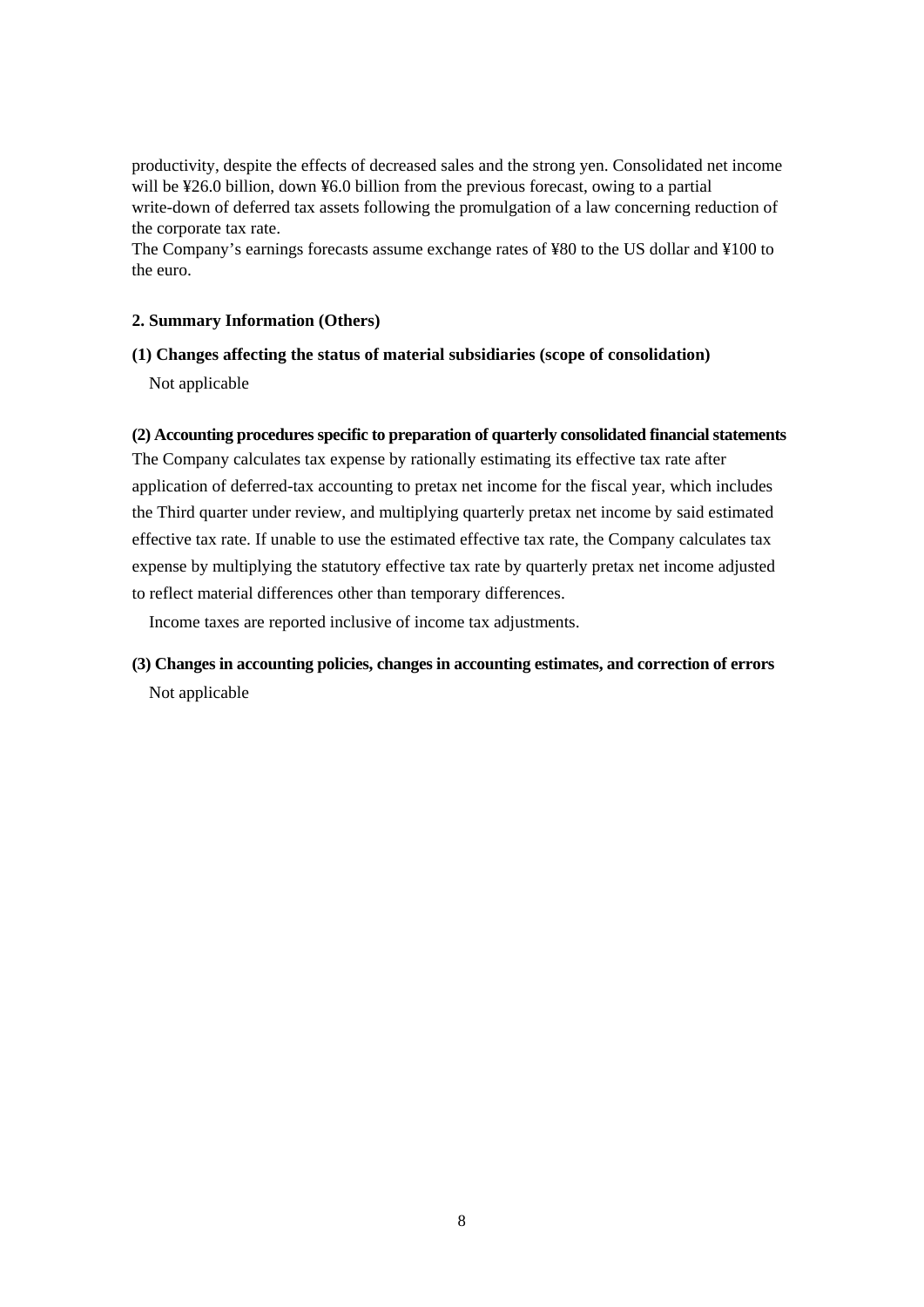## **3. Consolidated Financial Statements**

# **(1) Consolidated balance sheets**

|                                                | Millions of yen |                   |  |
|------------------------------------------------|-----------------|-------------------|--|
|                                                | As of           | Nine months ended |  |
|                                                | March 31, 2011  | December 31, 2011 |  |
| <b>Assets</b>                                  |                 |                   |  |
| Current assets                                 |                 |                   |  |
| Cash on hand and in banks                      | 47,233          | 35,954            |  |
| Trade receivables                              | 401,753         | 374,954           |  |
| Merchandise and finished products              | 50,528          | 57,063            |  |
| Work in process                                | 285,977         | 333,431           |  |
| Raw materials and supplies                     | 88,817          | 89,190            |  |
| Other current assets                           | 80,239          | 100,531           |  |
| Allowance for doubtful receivables             | (2,829)         | (2,677)           |  |
| Total current assets                           | 951,719         | 988,447           |  |
| Fixed assets                                   |                 |                   |  |
| Net property, plant and equipment              | 275,780         | 281,275           |  |
| Intangible assets                              |                 |                   |  |
| Goodwill                                       | 626             | 385               |  |
| Other                                          | 18,622          | 18,097            |  |
| Total intangible assets                        | 19,249          | 18,483            |  |
| Investments and other assets                   |                 |                   |  |
| Other                                          | 108,515         | 117,230           |  |
| Allowance for doubtful receivables             | (986)           | (937)             |  |
| Total investments and other assets             | 107,529         | 116,292           |  |
| Total fixed assets                             | 402,558         | 416,051           |  |
| <b>Total assets</b>                            | 1,354,278       | 1,404,498         |  |
|                                                |                 |                   |  |
| <b>Liabilities</b>                             |                 |                   |  |
| Current liabilities                            |                 |                   |  |
| Trade payables                                 | 319,271         | 290,034           |  |
| Short-term debt                                | 143,972         | 139,179           |  |
| Income taxes payable                           | 5,988           | 15,538            |  |
| <b>Accrued bonuses</b>                         | 15,692          | 9,843             |  |
| Provision for losses on construction contracts | 33,068          | 30,016            |  |
| Other provisions                               | 8,865           | 6,668             |  |
| Advances from customers                        | 80,815          | 85,992            |  |
| Other                                          | 96,051          | 160,478           |  |
| Total current liabilities                      | 703,726         | 737,751           |  |
|                                                |                 |                   |  |
| Long-term liabilities                          |                 |                   |  |
| Bonds payable                                  | 50,000          | 60,000            |  |
| Long-term debt                                 | 203,801         | 195,612           |  |
| Employees' retirement and severance benefits   | 80,556          | 77,165            |  |
| Other provisions                               | 9,202           | 5,471             |  |
| Other                                          | 9,557           | 9,239             |  |
| Total long-term liabilities                    | 353,117         | 347,489           |  |
| <b>Total liabilities</b>                       | 1,056,844       | 1,085,240         |  |
|                                                |                 |                   |  |
| <b>Net assets</b>                              |                 |                   |  |
| Shareholders' equity<br>Common stock           |                 |                   |  |
|                                                | 104,340         | 104,484           |  |
| Capital surplus                                | 54,251          | 54,393            |  |
| Retained earnings<br>Treasury stock            | 158,615<br>(30) | 186,770<br>(22)   |  |
| Total shareholders' equity                     | 317,176         | 345,626           |  |
|                                                |                 |                   |  |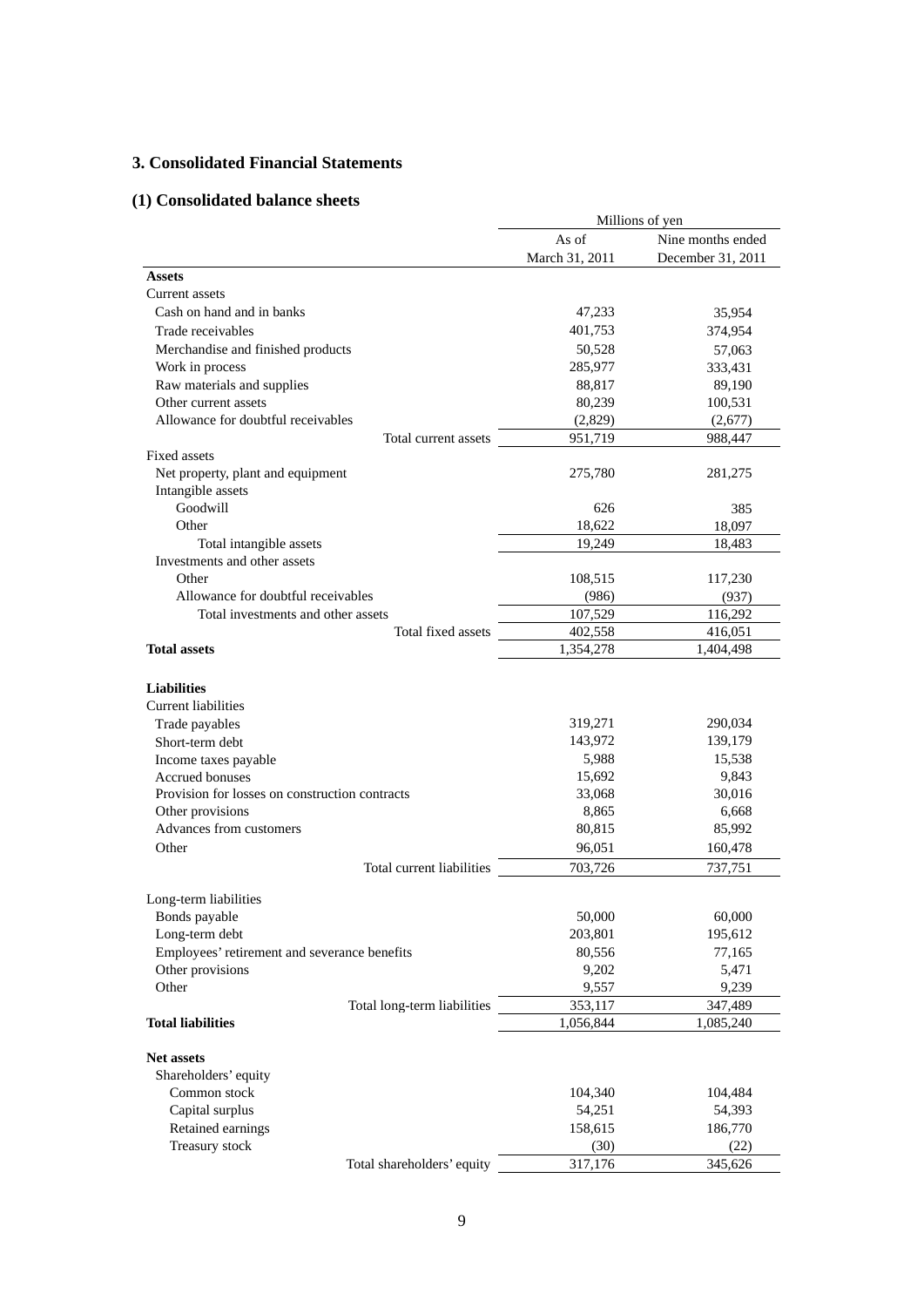| Accumulated other comprehensive income                  |           |           |
|---------------------------------------------------------|-----------|-----------|
| Net unrealized gains (losses) on securities, net of tax | 3,876     | 2,579     |
| Deferred gains (losses) on hedges                       | (990)     | (1,244)   |
| Foreign currency translation adjustments                | (31,006)  | (37,261)  |
| Total accumulated other comprehensive income            | (28, 119) | (35,926)  |
| Minority interests                                      | 8.376     | 9.557     |
| <b>Total net assets</b>                                 | 297.433   | 319,257   |
| Total liabilities and net assets                        | 1.354.278 | 1,404,498 |
|                                                         |           |           |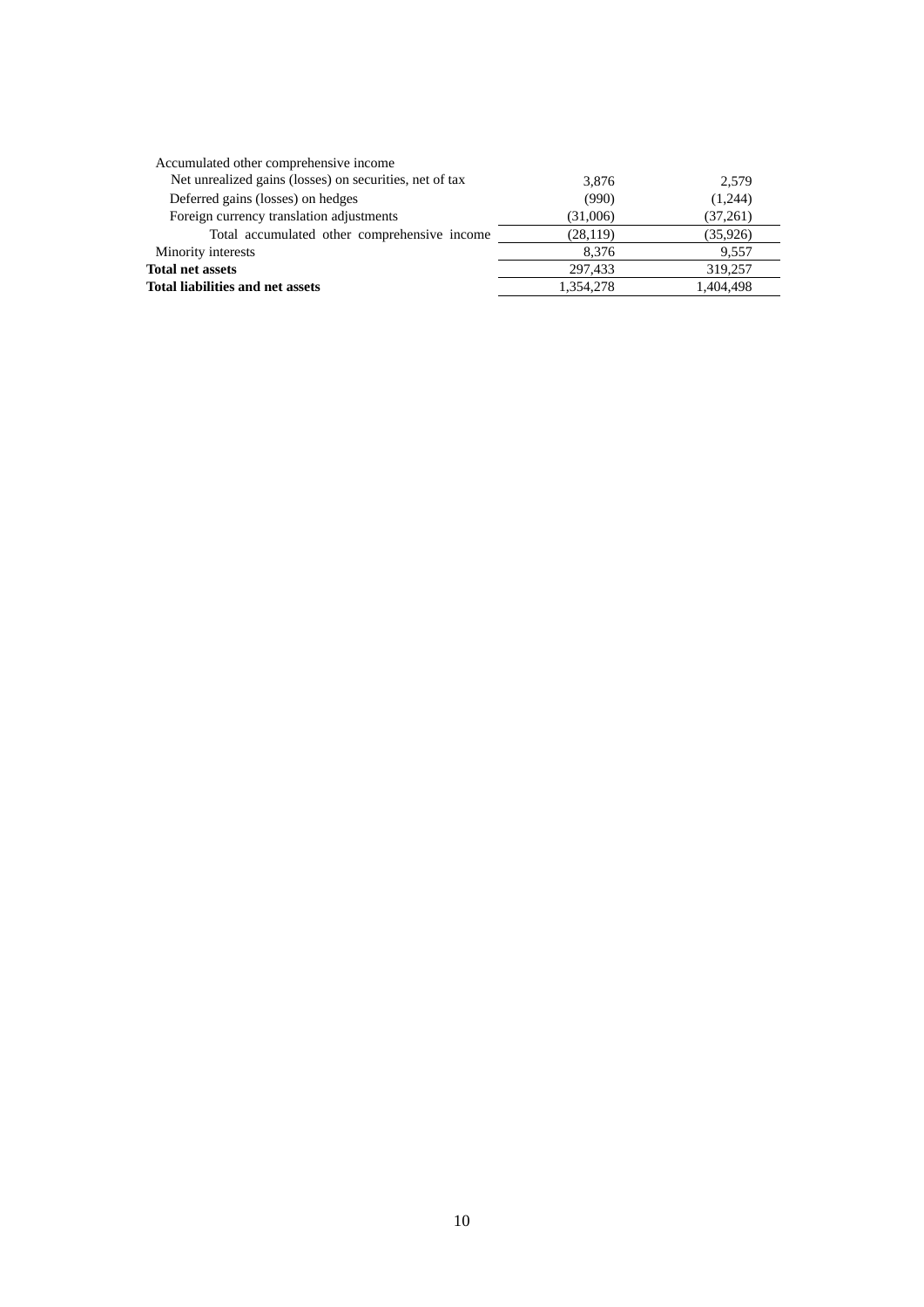# (**2) Consolidated statements of income and comprehensive income**

## **Consolidated statements of income**

| onsonuateu statements of meome                                                            | Millions of yen                        |                                        |  |
|-------------------------------------------------------------------------------------------|----------------------------------------|----------------------------------------|--|
|                                                                                           | Nine months ended<br>December 31, 2010 | Nine months ended<br>December 31, 2011 |  |
| Net sales                                                                                 | 870,540                                | 906,314                                |  |
| Cost of sales                                                                             | 727,702                                | 749,211                                |  |
| Gross profit                                                                              | 142,837                                | 157,102                                |  |
| Selling, general and administrative expenses                                              |                                        |                                        |  |
| Salaries and benefits                                                                     | 29,123                                 | 30,039                                 |  |
| R&D expenses                                                                              | 24,160                                 | 25,222                                 |  |
| Provision for doubtful accounts                                                           | 148                                    | 95                                     |  |
| Other                                                                                     | 50,654                                 | 54,461                                 |  |
| Total selling, general and administrative expenses                                        | 104,086                                | 109,819                                |  |
| Operating income (loss)                                                                   | 38,750                                 | 47,282                                 |  |
| Non-operating income                                                                      |                                        |                                        |  |
| Interest income                                                                           | 1,388                                  | 1,172                                  |  |
| Dividend income                                                                           | 513                                    | 641                                    |  |
| Equity in income of non-consolidated subsidiaries and affiliates                          | 7.076                                  | 7,100                                  |  |
| Foreign exchange gain, net                                                                | 560                                    | 2,723                                  |  |
| Other                                                                                     | 3,391                                  | 6,046                                  |  |
| Total non-operating income                                                                | 12,930                                 | 17,684                                 |  |
| Non-operating expenses                                                                    |                                        |                                        |  |
| Interest expense                                                                          | 3,590                                  | 3,237                                  |  |
| Loss on valuation of securities                                                           | 4                                      | 12                                     |  |
| Other                                                                                     | 2,870                                  | 3,606                                  |  |
| Total non-operating expenses                                                              | 6,465                                  | 6,856                                  |  |
| Recurring profit (loss)                                                                   | 45,215                                 | 58,111                                 |  |
| <b>Extraordinary losses</b>                                                               |                                        |                                        |  |
| Loss on impairment of fixed assets                                                        |                                        | 924                                    |  |
| Provision for doubtful accounts of affiliates                                             | 293                                    |                                        |  |
| Loss on adjustment for changes of accounting standard for asset<br>retirement obligations | 280                                    |                                        |  |
| Total extraordinary losses                                                                | 573                                    | 924                                    |  |
| Income (loss) before income taxes and minority interests                                  | 44,642                                 | 57,186                                 |  |
| Income taxes                                                                              | 15,029                                 | 21,442                                 |  |
| Income before minority interests                                                          | 29,612                                 | 35,744                                 |  |
| Minority interests in net income of consolidated subsidiaries                             | 1,453                                  | 2,065                                  |  |
| Net income (loss)                                                                         | 28,159                                 | 33,679                                 |  |

# **Consolidated statements of comprehensive income**

| Millions of yen                        |                                        |
|----------------------------------------|----------------------------------------|
| Nine months ended<br>December 31, 2010 | Nine months ended<br>December 31, 2011 |
| 29,612                                 | 35,744                                 |
|                                        |                                        |
| (1,211)                                | (1,349)                                |
| (1,128)                                | (241)                                  |
| (5,508)                                | (6,270)                                |
| (1,765)                                | (352)                                  |
| (9,613)                                | (8,213)                                |
| 19,999                                 | 27,531                                 |
| 18,552                                 | 25,872                                 |
| 1.447                                  | 1.658                                  |
|                                        |                                        |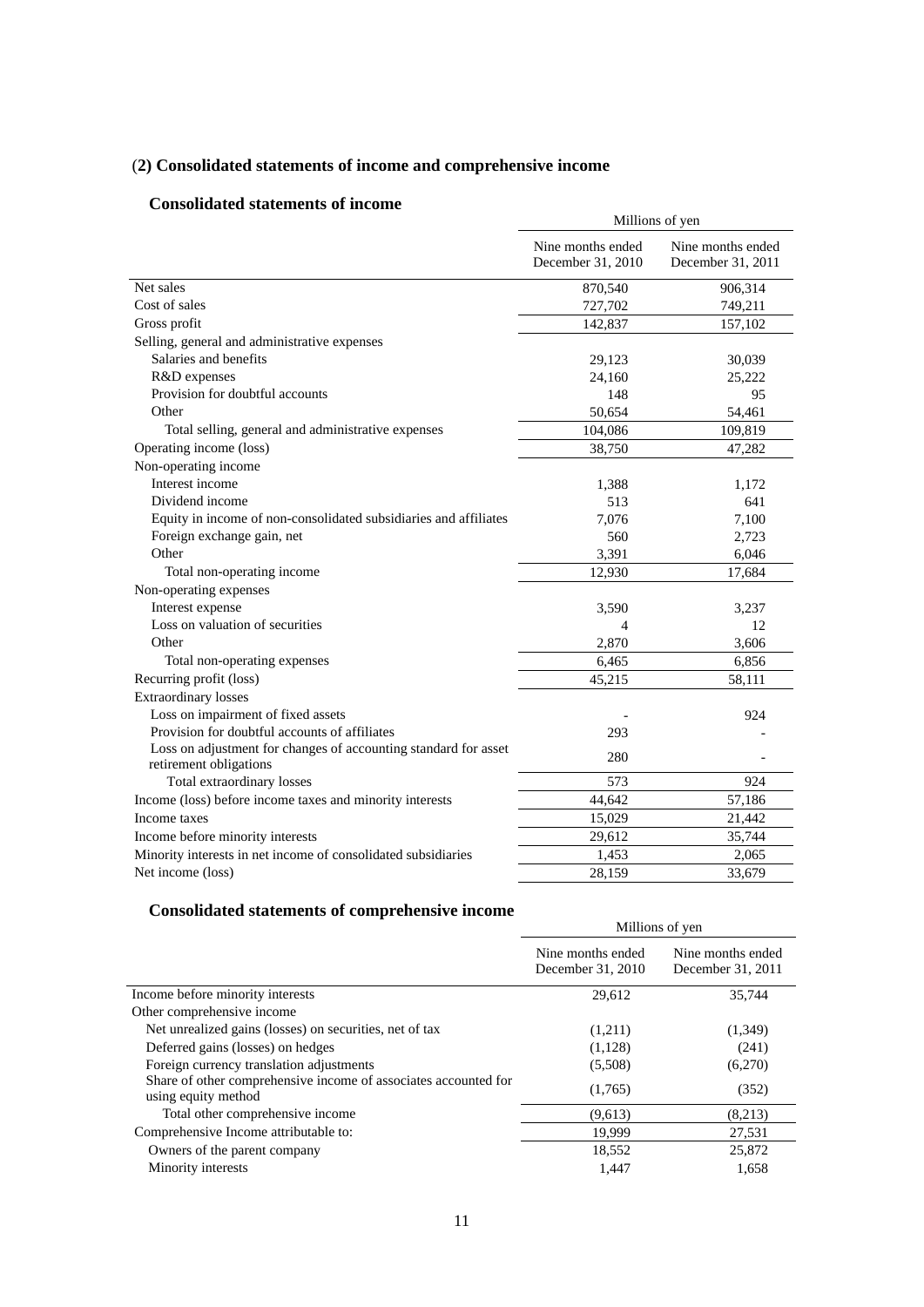### (**3) Notes on the going-concern assumption**

Not applicable

### **(4) Segment information and others**

*Segment information* 

- 1. Nine months ended December 31, 2010 (April 1, 2010 December 31, 2010)
- (1) Sales and income (loss) by reportable segment

|                           |                |                       |             | Millions of yen            |
|---------------------------|----------------|-----------------------|-------------|----------------------------|
|                           | External sales | Intersegment<br>sales | Total sales | Operating<br>income (loss) |
| Ship & Offshore Structure | 93,222         | 1,332                 | 94,554      | 4.990                      |
| <b>Rolling Stock</b>      | 95.588         | 1.457                 | 97,046      | 5,920                      |
| Aerospace                 | 135,020        | 1.308                 | 136,329     | 2,076                      |
| Gas Turbine & Machinery   | 149.644        | 15,070                | 164.715     | 9,679                      |
| Plant & Infrastructure    | 56,479         | 9.416                 | 65,895      | 4,653                      |
| Motorcycle & Engine       | 159.219        | 865                   | 160,085     | (2,626)                    |
| Precision Machinery       | 99,091         | 9.060                 | 108.151     | 14,691                     |
| Other                     | 82,272         | 23,632                | 105,905     | 1,680                      |
| Reportable segment total  | 870,540        | 62,144                | 932,684     | 41,065                     |
| Adjustments*1             |                | (62, 144)             | (62, 144)   | (2,314)                    |
| Consolidated total        | 870,540        |                       | 870,540     | 38,750                     |

Notes: 1. Breakdown of adjustments:

| --                        | Millions of yen |
|---------------------------|-----------------|
| Income                    | Amount          |
| Intersegment transactions |                 |
| Corporate expenses*       | (2,315)         |
| Total                     | (2,314          |

\*Corporate expenses mainly comprise general and administrative expenses not attributed to reportable segments.

2. Segment income adjustments are based on operating income reported on the quarterly consolidated statements of income for the corresponding period.

# (2) Impairment loss on fixed assets and goodwill by reportable segment Not applicable

2. Nine months ended December 31, 2011 (April 1, 2011 – December 31, 2011) (1) Sales and income (loss) by reportable segment

|                            |                |                       |             | Millions of yen            |
|----------------------------|----------------|-----------------------|-------------|----------------------------|
|                            | External sales | Intersegment<br>sales | Total sales | Operating<br>income (loss) |
| Ship & Offshore Structure  | 87.113         | 1.047                 | 88.161      | 4,132                      |
| <b>Rolling Stock</b>       | 94.651         | 1.641                 | 96,292      | 4,905                      |
| Aerospace                  | 138.586        | 1.433                 | 140,019     | 5,905                      |
| Gas Turbine & Machinery    | 137,070        | 14.427                | 151.498     | 8.034                      |
| Plant & Infrastructure     | 78,773         | 8.312                 | 87,086      | 8.837                      |
| Motorcycle & Engine        | 154,277        | 765                   | 155.043     | (4,581)                    |
| <b>Precision Machinery</b> | 129,097        | 9.497                 | 138.594     | 20.789                     |
| Other                      | 86,743         | 24,973                | 111,716     | 3,349                      |
| Reportable segment total   | 906.314        | 62,098                | 968,412     | 51,373                     |
| Adjustments*1              |                | (62,098)              | (62,098)    | (4,090)                    |
| Consolidated total         | 906.314        |                       | 906.314     | 47.282                     |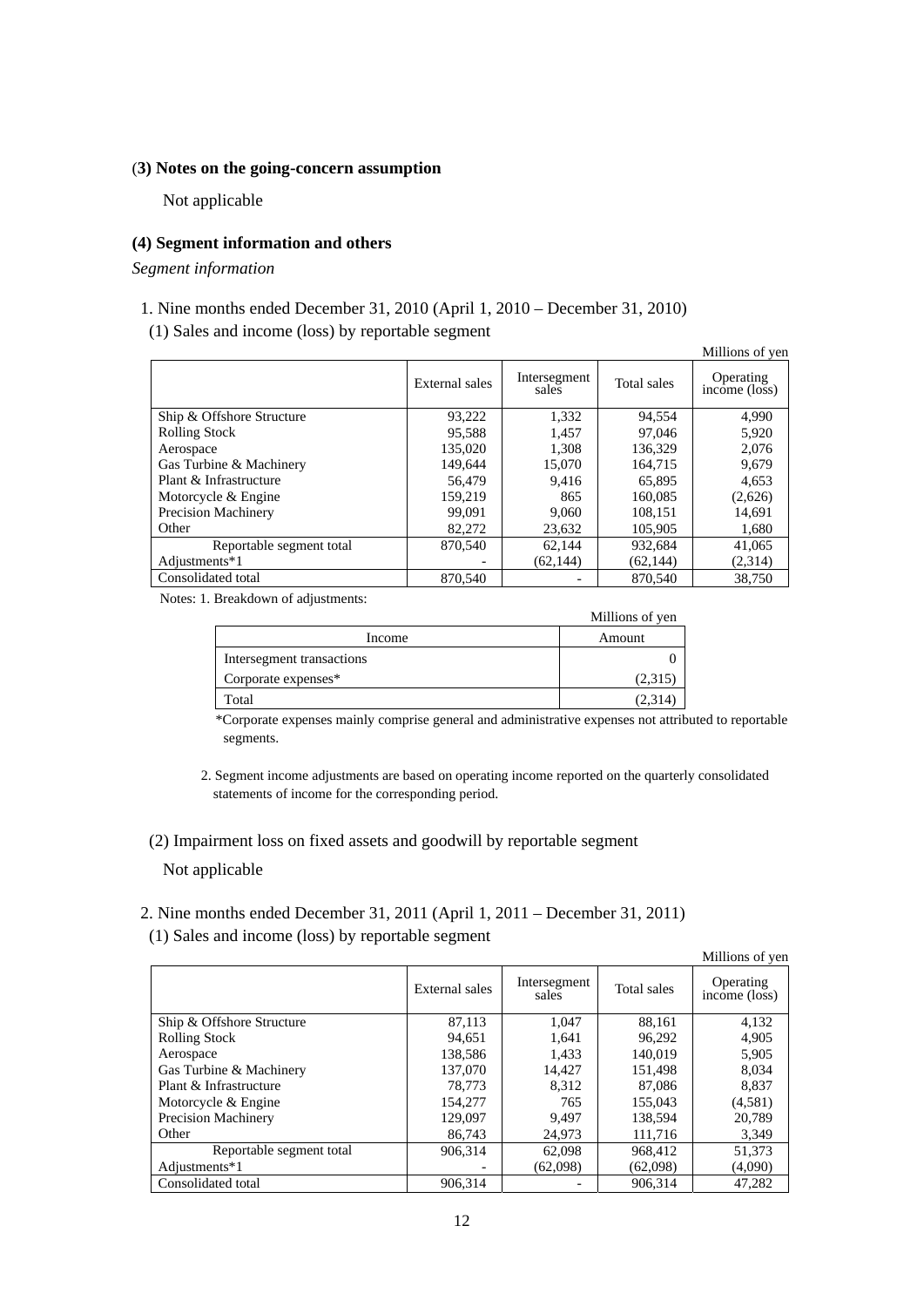#### Notes: 1. Breakdown of adjustments:

|                           | Millions of yen |
|---------------------------|-----------------|
| Income                    | Amount          |
| Intersegment transactions |                 |
| Corporate expenses*       | (4,000          |
| Total                     | 14.09           |

\* Corporate expenses mainly comprise general and administrative expenses not attributed to reportable segments.

- 2. Segment income adjustments are based on operating income reported on the quarterly consolidated statements of income for the corresponding period.
- (2) Impairment loss on fixed assets and goodwill by reportable segment

### Not applicable

### **(5) Notes on significant changes in the amount of shareholders' equity**

Not applicable

## **4. Supplementary information**

### **(1) Condensed consolidated cash flow statements**

|                                            | Millions of yen                        |                                        |  |
|--------------------------------------------|----------------------------------------|----------------------------------------|--|
|                                            | Nine months ended<br>December 31, 2010 | Nine months ended<br>December 31, 2011 |  |
| Cash flow from operating activities        | (33,545)                               | (16, 113)                              |  |
| Cash flow from investing activities        | (41,504)                               | (51, 417)                              |  |
| Cash flow from financing activities        | 78,049                                 | 61,232                                 |  |
| Cash and cash equivalents at end of period | 35,820                                 | 34,301                                 |  |

### **(2) Orders and sales (consolidated)**

#### **Orders received**

|                           |             | Nine months ended<br>December 31, 2010 | December 31, 2011 | Nine months ended | 2011        | Year ended March 31, |
|---------------------------|-------------|----------------------------------------|-------------------|-------------------|-------------|----------------------|
|                           | million yen | % of total                             | million yen       | % of total        | million yen | % of total           |
| Ship & Offshore Structure | 67,256      | 7.6                                    | 36.911            | 4.7               | 78,953      | 6.2                  |
| Rolling Stock             | 124,166     | 14.2                                   | 49,937            | 6.3               | 187,122     | 14.7                 |
| Aerospace                 | 123,700     | 14.1                                   | 114.110           | 14.5              | 206,730     | 16.2                 |
| Gas Turbine & Machinery   | 113,677     | 13.0                                   | 123,344           | 15.7              | 187,582     | 14.7                 |
| Plant & Infrastructure    | 105,436     | 12.0                                   | 84,069            | 10.7              | 119.987     | 9.4                  |
| Motorcycle & Engine       | 159.219     | 18.2                                   | 154,277           | 19.7              | 234,479     | 18.4                 |
| Precision Machinery       | 106,719     | 12.2                                   | 131,185           | 16.7              | 148,955     | 11.7                 |
| Other                     | 73,893      | 8.4                                    | 88,270            | 11.2              | 106,841     | 8.4                  |
| Total                     | 874,070     | 100.0                                  | 782.106           | 100.0             | 1,270,652   | 100.0                |

Note: The Motorcycle & Engine segment's orders received are equal to its net sales as production is based mainly on estimated demand.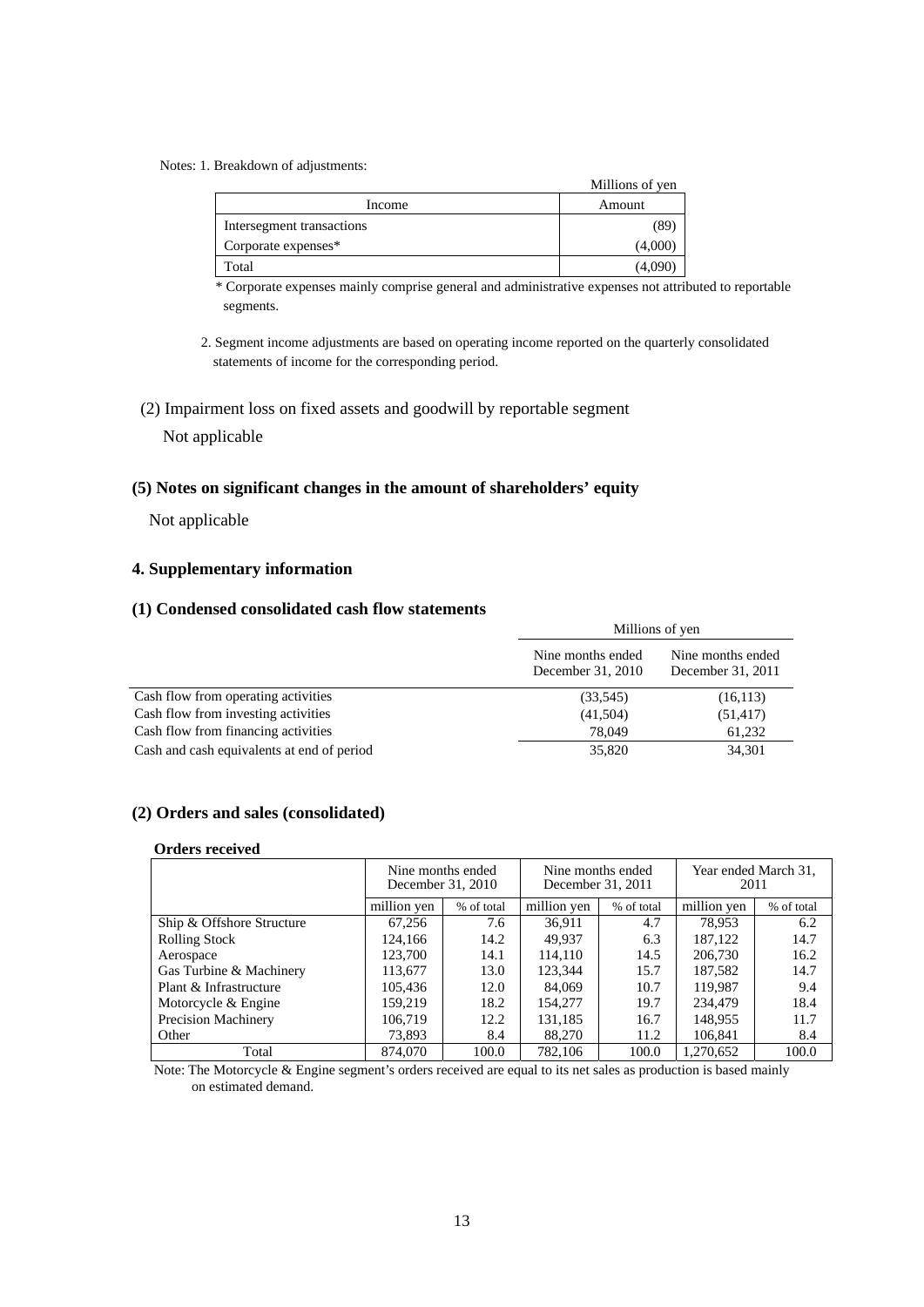### **Net sales**

|                            |             | Nine months ended<br>December 31, 2010 | Nine months ended<br>December 31, 2011 |            | Year ended March 31,<br>2011 |            |
|----------------------------|-------------|----------------------------------------|----------------------------------------|------------|------------------------------|------------|
|                            | million yen | % of total                             | million yen                            | % of total | million yen                  | % of total |
| Ship & Offshore Structure  | 93,222      | 10.7                                   | 87,113                                 | 9.6        | 118,416                      | 9.6        |
| <b>Rolling Stock</b>       | 95,588      | 10.9                                   | 94,651                                 | 10.4       | 131,104                      | 10.6       |
| Aerospace                  | 135,020     | 15.5                                   | 138,586                                | 15.2       | 196,876                      | 16.0       |
| Gas Turbine & Machinery    | 149.644     | 17.1                                   | 137,070                                | 15.1       | 202,692                      | 16.5       |
| Plant & Infrastructure     | 56,479      | 6.4                                    | 78.773                                 | 8.6        | 89.012                       | 7.2        |
| Motorcycle & Engine        | 159.219     | 18.2                                   | 154,277                                | 17.0       | 234,479                      | 19.1       |
| <b>Precision Machinery</b> | 99.091      | 11.3                                   | 129,097                                | 14.2       | 140,328                      | 11.4       |
| Other                      | 82,272      | 9.4                                    | 86,743                                 | 9.5        | 114.038                      | 9.2        |
| Total                      | 870,540     | 100.0                                  | 906,314                                | 100.0      | 1.226.949                    | 100.0      |

#### **Order backlog**

|                            | 2011        | Year ended March 31, | Nine months ended<br>December 31, 2011 |            | Nine months ended<br>December 31, 2010 |            |
|----------------------------|-------------|----------------------|----------------------------------------|------------|----------------------------------------|------------|
|                            | million yen | % of total           | million yen                            | % of total | million yen                            | % of total |
| Ship & Offshore Structure  | 177,254     | 11.8                 | 124,552                                | 9.3        | 190,096                                | 13.0       |
| <b>Rolling Stock</b>       | 411,560     | 27.5                 | 353,272                                | 26.5       | 388,839                                | 26.7       |
| Aerospace                  | 269,470     | 18.0                 | 240,560                                | 18.0       | 248,087                                | 17.0       |
| Gas Turbine & Machinery    | 382,269     | 25.5                 | 350,921                                | 26.3       | 356,952                                | 24.5       |
| Plant & Infrastructure     | 185,414     | 12.3                 | 190,502                                | 14.2       | 203,365                                | 13.9       |
| Motorcycle & Engine        |             |                      |                                        |            |                                        |            |
| <b>Precision Machinery</b> | 42,790      | 2.8                  | 44,878                                 | 3.3        | 41,792                                 | 2.8        |
| Other                      | 26,589      | 1.7                  | 28,371                                 | 2.1        | 25,405                                 | 1.7        |
| Total                      | 1.495.349   | 100.0                | 1.333.058                              | 100.0      | 1.454.538                              | 100.0      |

# **(3) Net sales by geographic area (consolidated)**

## **Nine months ended December 31, 2010 (April 1, 2010 – December 31, 2010)**

|                      |         | Millions of yen |
|----------------------|---------|-----------------|
| Japan                | 391,842 | 45.0%           |
| <b>United States</b> | 164,453 | 18.8%           |
| Europe               | 58,459  | 6.7%            |
| Asia                 | 168,258 | 19.3%           |
| Other areas          | 87,526  | 10.0%           |
| Total                | 870,540 | 100.0%          |

## **Nine months ended December 31, 2011 (April 1, 2011 – December 31, 2011)**

|                      |         | Millions of yen |
|----------------------|---------|-----------------|
| Japan                | 385,211 | 42.5%           |
| <b>United States</b> | 152,505 | 16.8%           |
| Europe               | 89,937  | 9.9%            |
| Asia                 | 179,109 | 19.7%           |
| Other areas          | 99.550  | 10.9%           |
| Total                | 906,314 | 100.0%          |